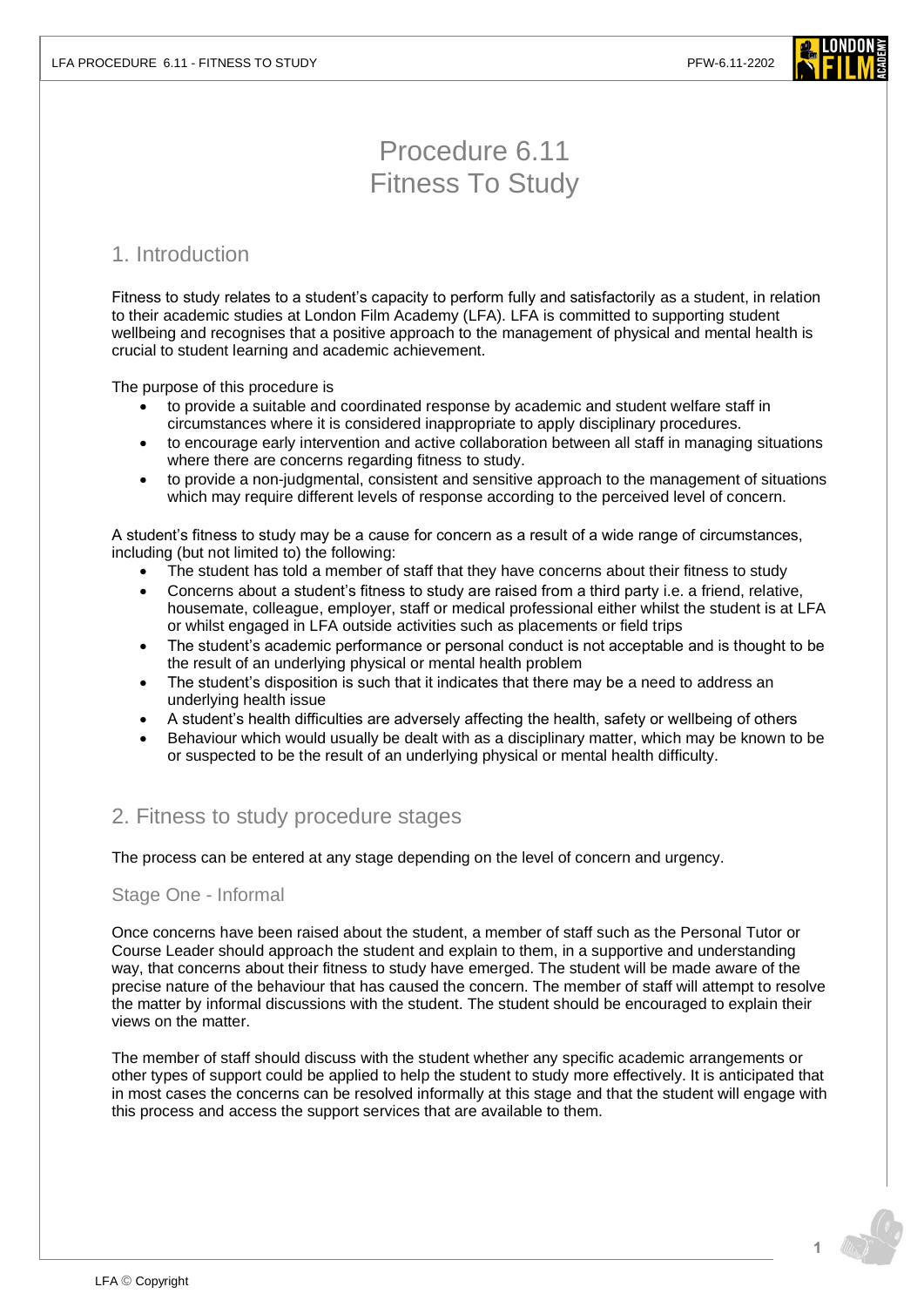

Any plans agreed between the member of staff and the student should be confirmed in writing to the student, so it is clear what has been agreed. A review period should be established by agreement between the student and member of staff if possible. Sufficient time should be given to allow the student to consider their behaviour and seek support. At the review meeting the steps taken to address the concerns should be discussed. Further meetings may be scheduled to monitor the situation and progress made by the student. The member of staff should help the student access the support available to them to enable them to continue with their studies and engage in their studies. The general expectation is that the student will take personal responsibility and fully engage with the support recommended by staff.

If the concerns have not been addressed, support has not been sought and the member of staff feels that the progress has not been made, the case can move on to the next stage of the process.

#### Stage Two – Case Review Panel

If action taken under stage 1 has not been successful or if the concerns raised are too serious to be dealt with informally, stage 2 should be invoked.

A meeting of the Case Review Panel can be convened by the Head of Courses who will chair the Panel, usually consisting of the following members:

- The student's Course Leader
- The student's Personal Tutor
- Other support staff involved in the case

Before the Case Review Panel meeting, medical assessment may be sought, usually from the student's GP or medical practitioner. The student will be encouraged to consent to the assessment. The student will be able to submit documents for the Panel to consider and will be given a copy of the documents seen by the Panel.

The student may request to attend all or part of the Case Review Panel meeting. The Panel will make a reasoned decision regarding whether the student should attend. If the student does attend, they will have the right to bring a friend or representative to the meeting. A letter will be sent to the student after the meeting setting out any decision made and the reasons for the decision. The Panel will order its proceedings as it sees fit and may call witnesses if necessary.

The outcomes available to this Panel are:

- no further action required
- to recommend a specific academic arrangement to be put in place which may include a suspension of studies. Such recommendations should be agreed by the faculty where appropriate and the student. If the student does not agree, the case will move on to stage 3
- to monitor the student formally for a specific period of time. An action plan will be agreed with the student detailing any steps the student will need to take and the support to be provided to the student. Regular review meetings will be arranged with the student and a nominated member of staff. The student should be made aware of what will happen if the action plan is breached, which will normally involve their case moving to stage 3
- to refer a case to a Fitness to Study Panel, under stage 3 of this procedure. This will be appropriate in serious cases, for example, where there is evidence of a serious risk to the health and safety of the student or others in the LFA community. This course of action would be used when it is considered that suspension, temporary exclusion, permanent exclusion or withdrawal may be the appropriate course of action or if the student has not agreed to a recommendation or action plan made under stage 2.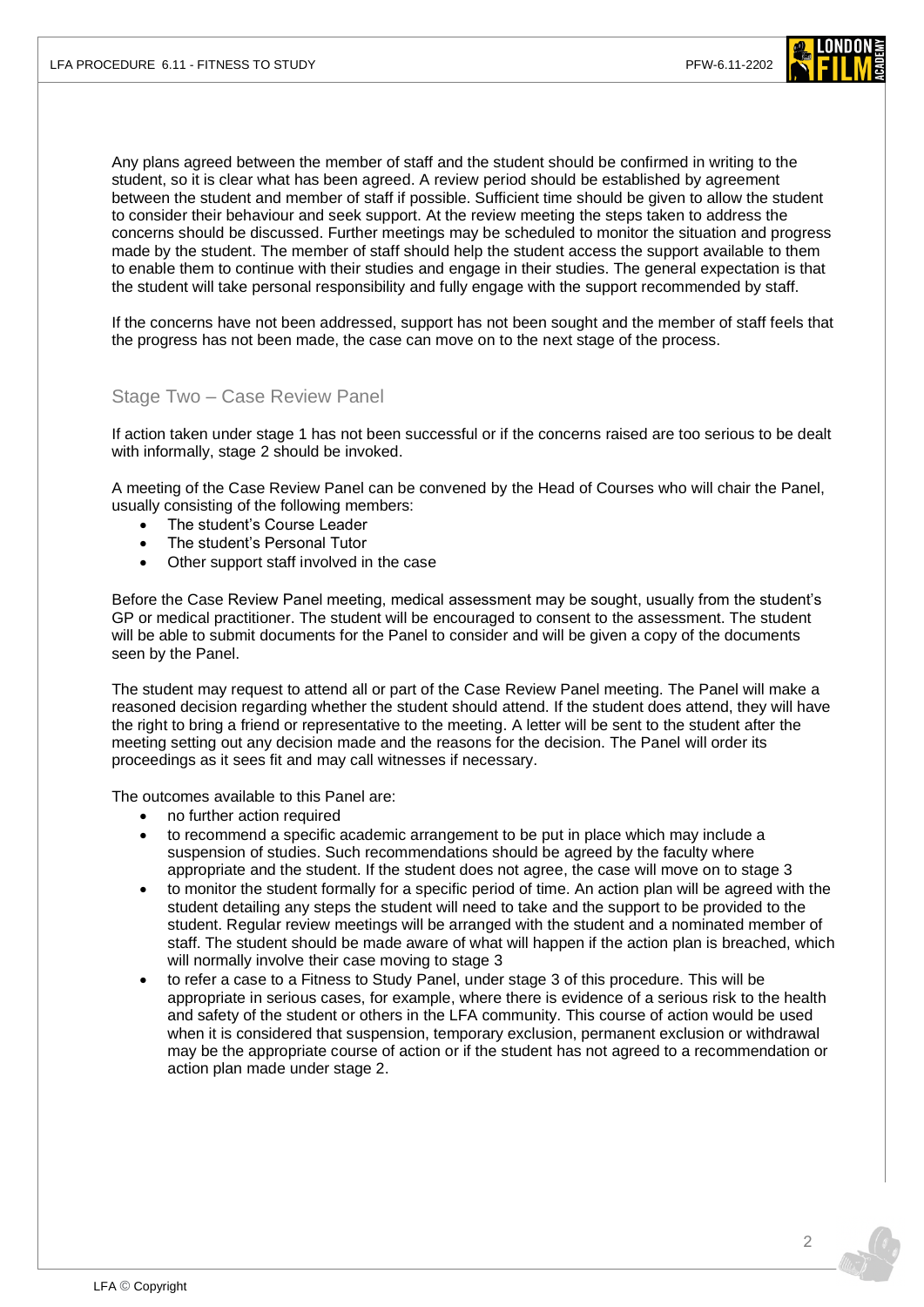

#### Stage 3 – Fitness to Study Panel

This stage will only be invoked following a referral from the Case Review Panel or if the Head of Courses, in consultation with the Head of Academic Governance, decides the case is sufficiently serious and urgent to warrant an immediate referral without consideration of stage 1 and 2.

Head of Academic Governance can convene a Fitness to Study Panel to consider the case and will act as char of this panel. The members of the Panel will usually consist of:

- Student's Course Leader
- Student's Personal Tutor
- Head of Courses
- HR Coordinator

The student will have the opportunity to submit documents for the Panel to consider and will be sent a copy of any documents seen by the Panel. The Panel may order the proceedings at its discretion and may call witnesses if required. The Panel may request further medical evidence. The Student will not be invited to attend but may send a representative to observe the process.

The Panel will make a recommendation to the Principals. Possible recommendations may include:

- A short-term exclusion to allow the student to be assessed by a medical professional, access support services both within and outside of LFA to obtain further information. The exclusion will be reviewed within three weeks.
- Suspension with conditions for a period up to twelve months. A student who is suspended from LFA may be prohibited from participating in school activities and may either be prohibited from entering the premises or have restricted rights to enter the premises. The terms of the suspension will be notified to the student in writing, depending on the circumstances of the case. The decision to suspend a student shall be reviewed as necessary by the Panel.
- Exclusion or requirement to withdraw if the Panel concludes, taking into account the individual circumstances of the case and any supporting medical evidence, that there is no reasonable prospect of the student re-engaging with their course in the short to medium term a recommendation will be made to the Principals that the student is permanently excluded or required to withdraw. This recommendation should only be made in the most serious cases.
- Any other action considered to be appropriate and proportionate.

## 3. Returning to study

The Panel that made the recommendation regarding a suspension or temporary exclusion, or as many members of the original Panel as possible, will be reconvened to consider whether the student is fit to return to study.

Further medical evidence will be requested from the student which considers their ability to fully engage with their studies and meet the requirements of the programme. A student will only be permitted to return if, after receiving the medical evidence or advice, the Panel is satisfied that the individual is fit to study.

If a student agreed to suspend studies under stage 2, the Case Review Panel that originally considered the matter can make the decision regarding a return to studies without referral to the Principals if it is satisfied that the student is fit to return.

If the Principals made the decision to suspend or temporarily exclude under stage 3 on the recommendation of the Fitness to Study Panel, the Panel should reconvene to consider whether the student is fit to return to study and make a recommendation to the Principals. The Principals will make the final decision based on the Panel's recommendation.

Where a student returns to study after a temporary exclusion/suspension under this policy the relevant panel will consider any support that the student may require to support a return to studies, such as